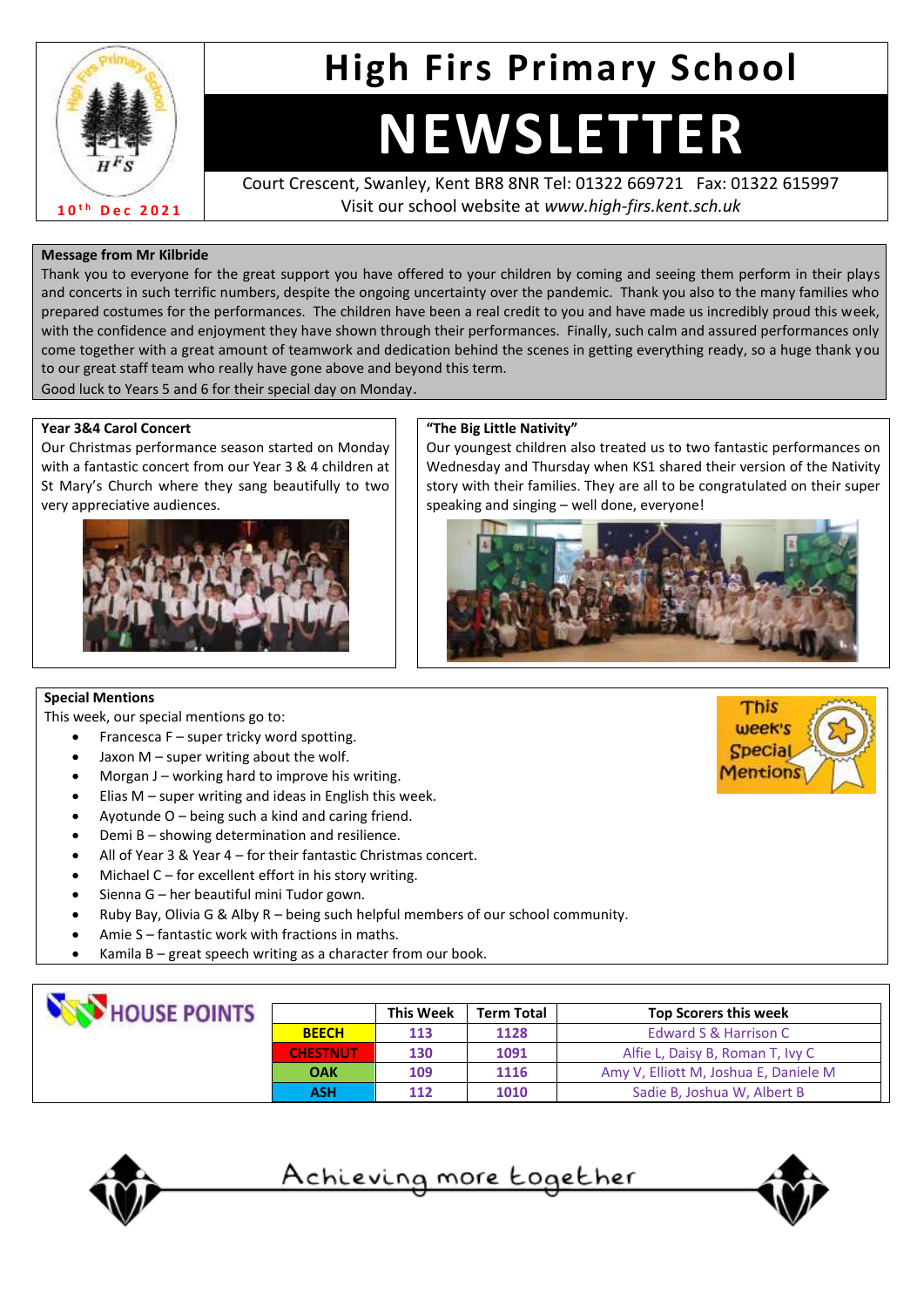#### **BREAKFAST CLUB**

Breakfast Club bookings from January 2022 are now online at <http://high-firs.kent.sch.uk/bcbookings/>

Due to increased staffing and food costs, the charge for Breakfast Club will increase to £3 per child per session from January. Payment can be made via the SchoolMoney app or childcare vouchers but please ensure you also book your place via the website link above. Payment by cash can also be accepted.

#### **AFTER SCHOOL CLUB**

Breakfast Club bookings from January 2022 are now online at <http://high-firs.kent.sch.uk/ascbookings/>

Due to increased staffing and food costs, the charge for Breakfast Club will increase to £10 per child per session from January. Payment can be made via the SchoolMoney app but please ensure you also book your place via the website link above. Payment by cash can also be accepted.

#### **Eco Club**

Our Eco Club meet every Wednesday and are busy thinking of lots of ways they can help improve our environment. They wanted to share some of their ideas with the school community of how you can help too. So, today's top tip is…



*Save water by remembering to turn off the tap when you brush your teeth!*

# **THIS WEEK'S**

#### **In our classes this week**

Reception – learned to tell the time on the hour. Year 1 – used the conjunctions "and" and "because" in their

writing. Year 2 – learned about the story of the first Christmas.

Year 3 – found out about Roman baths.

Year 4 – designed and sewed Tudor purses.

Year 5 – learned about using census documents to find out about life in Victorian times.

Year 6 – enjoyed their flute & clarinet performance.



**Register Rabbit** Congratulations to this week's winners of Register Rabbit for their excellent attendance: YEAR 1 YEAR 6

#### **Friends of High Firs Primary School Association Supporting Our Children's Education Registered Charity No. 1137633**

A huge **THANK YOU** to everyone who made last Friday's Christmas Fair such a huge success! We raised an amazing £1304.80 (before costs).

#### **Christmas Countdown –**

#### **A handy helper to remember all the important FHF Christmas dates!**

| Tuesday 14 <sup>th</sup> December   | Santa gifts         | During school time.                                                                |  |
|-------------------------------------|---------------------|------------------------------------------------------------------------------------|--|
|                                     |                     |                                                                                    |  |
| Wednesday 15 <sup>th</sup> December | <b>Secrets Room</b> | During the school day, children can buy presents (maximum of 4 gifts) for their    |  |
|                                     |                     | family costing £2 per gift. The presents come ready wrapped and the children       |  |
|                                     |                     | are then helped to write their own labels. If you wish your child/ren to visit the |  |
|                                     |                     | "Secrets Room" please enclose some money in an envelope clearly marked             |  |
|                                     |                     | with your child's name, year $\&$ who they are buying for. Please also provide     |  |
|                                     |                     | your child with a named carrier bag.                                               |  |



*INSET DAYS Tues 4 Jan 2022 Fri 27 May 2022 Mon 27 June 2022*

#### **Next week in school** No clubs next week – After School Provision Monday to Thursday only

Tues 14 December Gifts from Santa

Mon 13 December Yr5/6 "Aspects of Christmas" 2pm & 6.30pm Weds 15 December Secrets Room – money & named carrier bag Fri 17 December End of Autumn Term – 3.15pm

<u>Achieving more together</u>